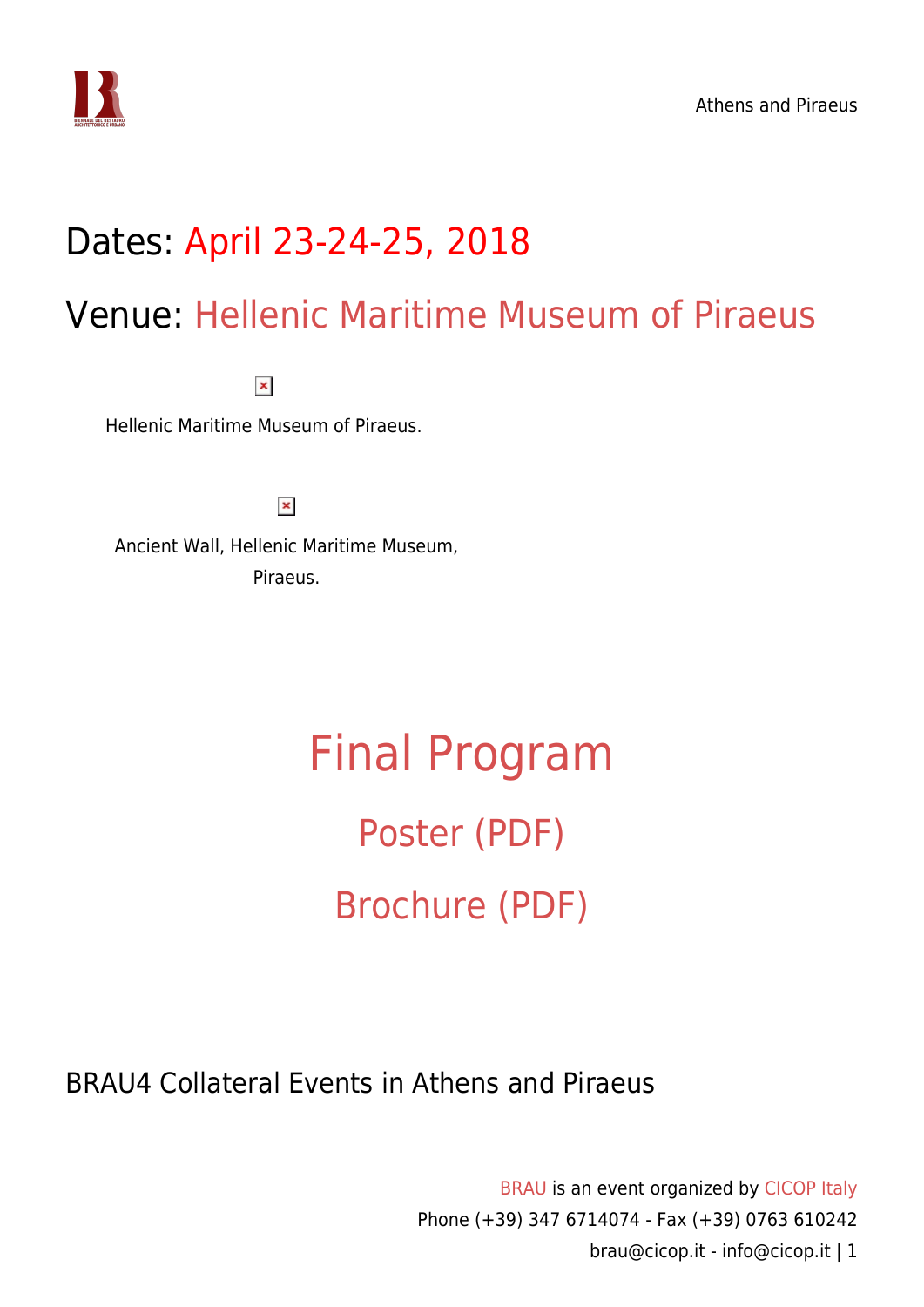

- The "Society of Messenian Archaeological Studies", Exhibition
- "Asia Minor Culture Museum", Workshop
- "Hellenic Society for the Study of Ancient Egypt", Workshop "The Egyptian Walk in Athens: Uncovering Egypt in Athens"

### Local co-organizers

[Click here for contact info.](https://www.cicop.it/brau/it/local-organizers-contact-info/)

- [Dr. Vassilis Chrysikopoulos](https://www.cicop.it/brau/en/people/vassilis-chrysikopoulos/) (coordinator), Archaeologist, The Acropolis Museum, President of the Hellenic Society for the Study of Ancient Egypt, Greece
- [Mrs. Anastasia Anagnostopoulou-Paloubi](https://www.cicop.it/brau/en/people/anastasia-anagnostopoulou-paloubi/), President of the Hellenic Maritime Museum, Greece
- [Dr. Eirini Chrysocheri,](https://www.cicop.it/brau/en/people/irene-chryshocheri/) University of Goldsmiths, UK
- [Mrs. Ioanna Berbili](https://www.cicop.it/brau/en/people/ioanna-berbili/), M.A. in Byzantine Archaeology, Curator of Hellenic Maritime Museum Collection, Greece
- [Dr. Eleni Anna Chlepa](https://www.cicop.it/brau/en/people/eleni-anna-chlepa/), Conservation Architect MSc, Faculty National Kapodistrian University, Athens, Greece

## Local Session Presidents

1st Day, 23 April 2018

• [Prof. Arch. MSc. Nicolas Lianos](https://www.cicop.it/brau/en/people/nikolaos-lianos/), vice President ICOMOS Greece, Faculty of Architecture,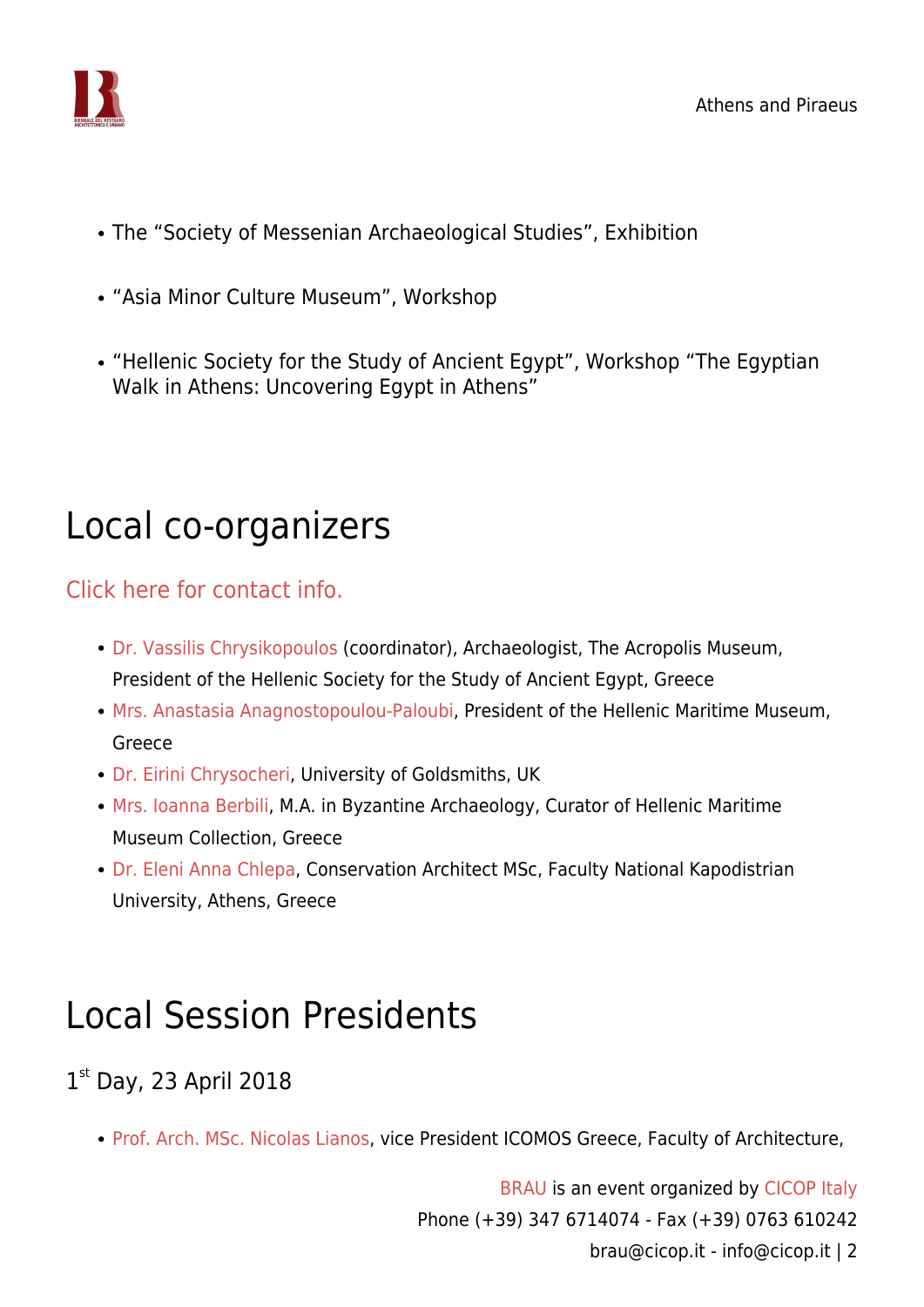

Democritus University of Thrace, Greece

- [Dr. Vassilis Chrysikopoulos,](https://www.cicop.it/brau/en/people/vassilis-chrysikopoulos/) Archaeologist, The Acropolis Museum, President of the Hellenic Society for the Study of Ancient Egypt, Greece
- [Dr. Mohamed Abdelmaguid](https://independent.academia.edu/MohamedAbdelmaguid/CurriculumVitae), General Director Central Department Underwater Antiquities, Ministry State Antiquities, Egypt

#### 2<sup>nd</sup> Day, 24 April 2018

- [Mrs. Ioanna Berbili](https://www.cicop.it/brau/en/people/ioanna-berbili/), M.A.ih Byzantine Archaeology, Curator of Hellenic Maritime Museum collection, Greece
- [Dr. Eleni Anna Chlepa](https://www.cicop.it/brau/en/people/eleni-anna-chlepa/), Conservation Architect MSc, Faculty National Kapodistrian University, Athens, Greece
- [Dr. Eng. George Penelis,](https://www.cicop.it/brau/en/people/george-penelis/) Emeritus Prof. of AUTH, Aristotle University of Thessaloniki, Greece

### 3<sup>rd</sup> Day, 25 April 2018

- [Prof. Eng. Elli Vintzileou,](https://www.cicop.it/brau/en/people/elli-vintzileou/) National Technical University of Athens, Greece
- [Mr. Harry Tzalas,](https://www.cicop.it/brau/en/people/harry-tzalas/) President of Hellenic Institute of Ancient and Mediaeval Alexandrian Studies, Greece
- [Dr. Arch. Kleopatra Theologidou,](https://www.cicop.it/brau/en/people/kleopatra-theologidou/) President of Thessaloniki Branch of Society for the Environment and Cultural Heritage, Greece

### Masterly conferences

### 1st Day, 23 April 2018

• [Prof. Eng. Theodosios Tassios](https://www.cicop.it/brau/en/people/theodosios-tassios/), Emeritus Prof. of NTU of Athens, Greece: "The submerged Ancient Greek Technology: From the ship-sheds of Piraeus to the shipwreck of Antikythera"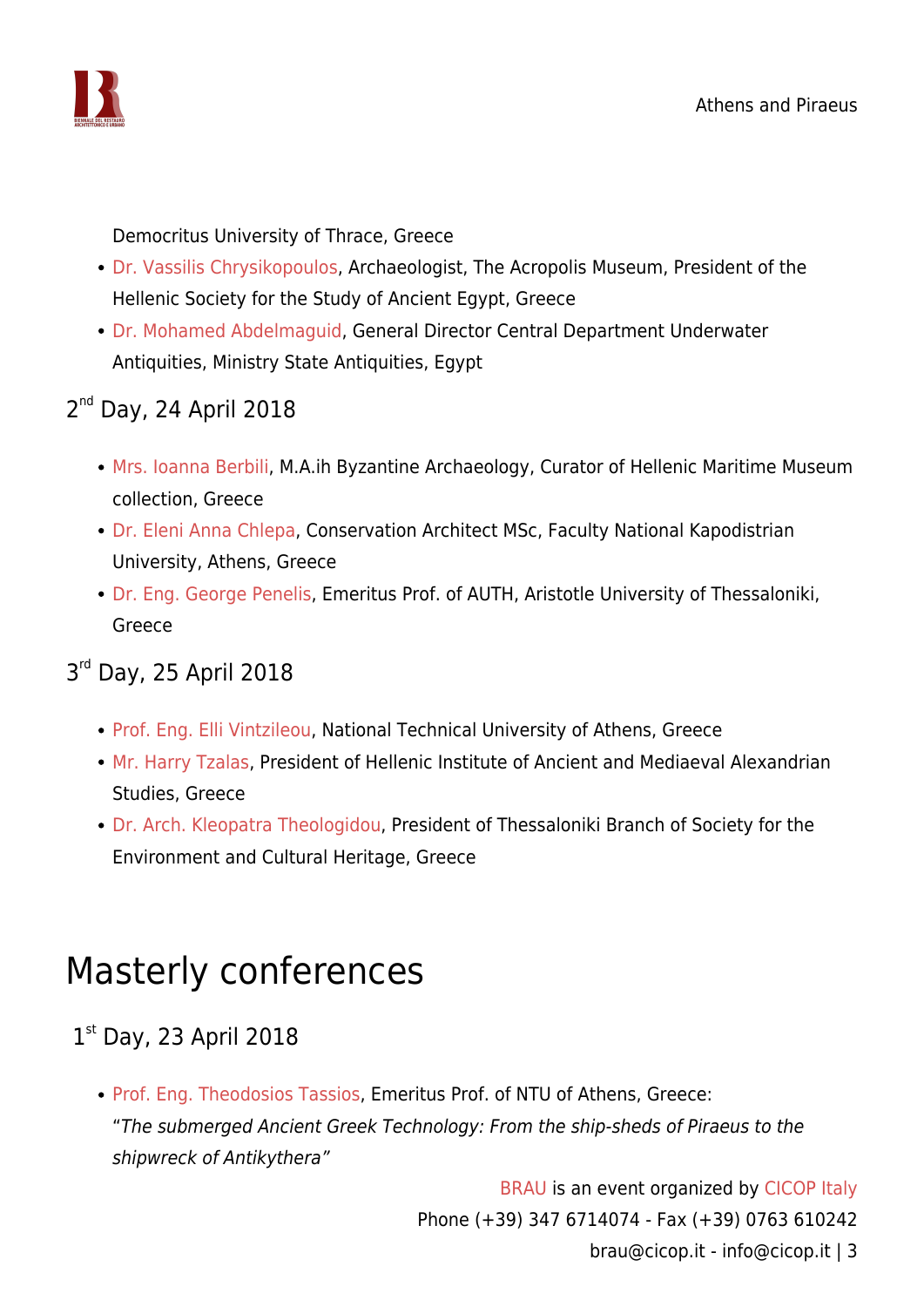

• [Dr. Elena Korka](https://www.cicop.it/brau/en/people/elena-korka/), General Director of Antiquities of the Hellenic Ministry of Culture and Sports, Greece, and Mrs. Paraskevi Evaggeloglou, Archaeologist in the Ephorate of Antiquities of Kozani,

Ministry of Culture and Sports, Greece:

"Discovering the hidden city of ancient Tenea. Systematic excavations in Chiliomodi in the Corinthia"

- [Prof. Petros Themelis](https://www.cicop.it/brau/en/people/petros-themelis/), Emeritus Prof. of the University of Peloponese, Crete University, President of the Society for Messenian Archaeological Studies, Greece: "Ancient Messene: Under-ground infrastructures, maintenance and use"
- [Dr. Mohamed Abdelmaguid](https://independent.academia.edu/MohamedAbdelmaguid/CurriculumVitae), General Director Central Department Underwater Antiquities, Ministry State Antiquities, Egypt: "Management of Underwater Cultural Heritage in Egypt: Successes and failures"
- [Mr. Harry Tzalas,](https://www.cicop.it/brau/en/people/harry-tzalas/) President of Hellenic Institute of Ancient and Mediaeval Alexandrian Studies, Greece:

"The Greek Mission underwater surveys of the submerged eastern littoral of Alexandria"

[Ms. Elisavet P. Sioumpara,](https://www.cicop.it/brau/en/people/elisavet-sioumpara/) head of the Program of "Membra Disjecta" at the Acropolis Restoration Service

"Restoration of ancient architectural members: the case of the Poros-Triglyphon of the Archaic Parthenon. Research, Management, Exhibition."

### 2<sup>nd</sup> Day, 24 April 2018

- [Prof. Arch. MSc. PhD Nicolaos Lianos,](https://www.cicop.it/brau/en/people/nikolaos-lianos/) vice President ICOMOS Greece, Faculty of Architecture, Democritus University of Thrace, Greece: "The use of digital documentation methods and the rediscovery of hidden architectures"
- [Dr. Eng. George Penelis,](https://www.cicop.it/brau/en/people/george-penelis/) Emeritus Prof. of AUTH, Aristotle University of Thessaloniki, Greece:

"Restoration of the Mar Girgis Church and Roman Tower in Cairo"

[Prof. Arch. Nina Avramidou,](https://www.cicop.it/brau/en/people/nina-avramidou/) president of CICOP Italia and CICOP Net Confederation: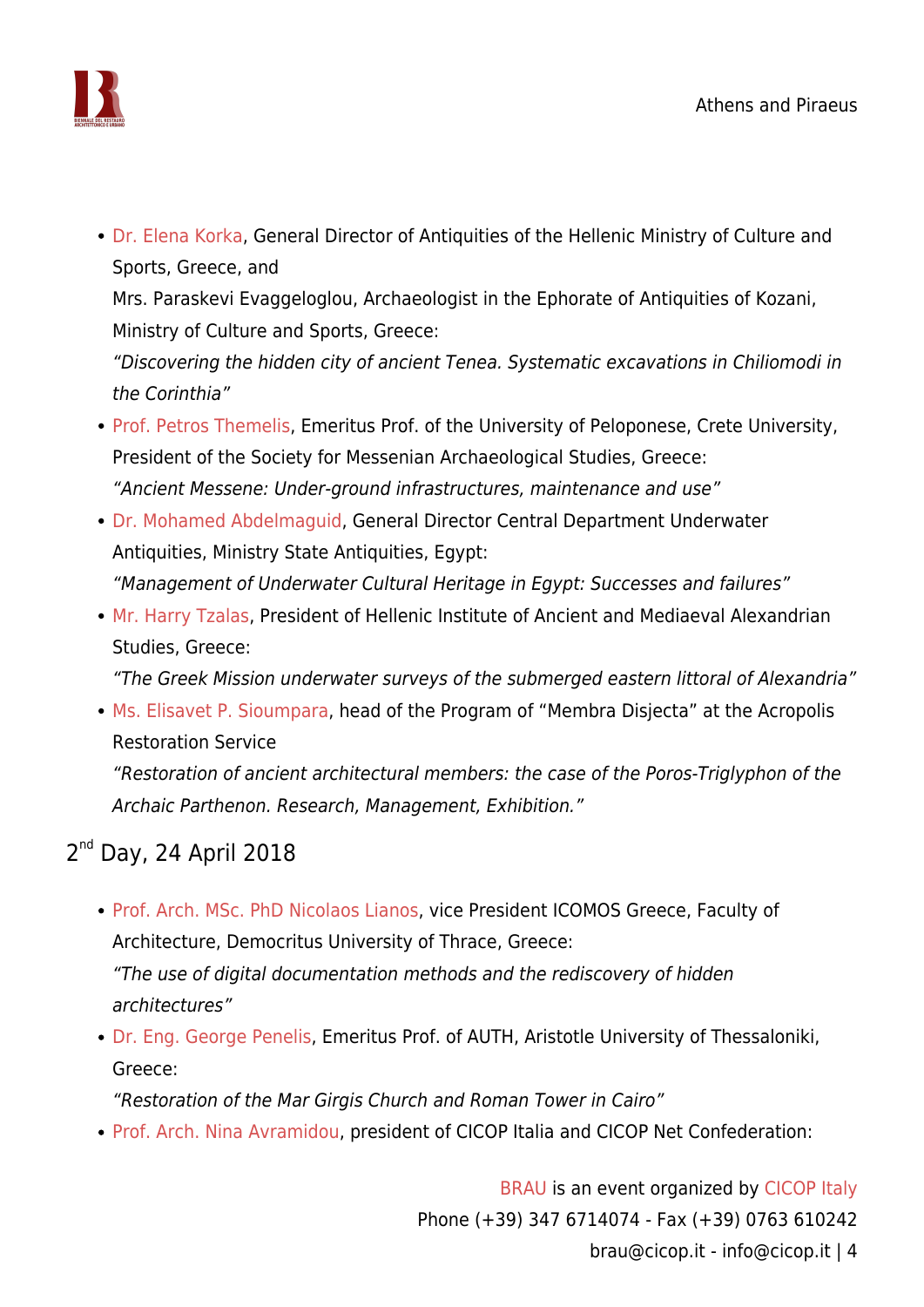

"The underground life of Orvieto, Italy, from the Etruscans to nowdays: caves construction, consolidation, use and exploitation"

• Prof. Eng. Demetris Koutsoyannis, Dean of the School of Civil Engineering, National Technical University of Athens, Greece: "Reconstructing the water supply conditions of the Ancient Piraeus", co-authored with

Nikos Mamassis

### 3<sup>rd</sup> Day, 25 April 2018

- [Prof. Eng. Elli Vintzileou,](https://www.cicop.it/brau/en/people/elli-vintzileou/) National Technical University of Athens, Greece: "The structural system of his-torical constructions: A Value to be preserved"
- [Dr. Eleni Anna Chlepa](https://www.cicop.it/brau/en/people/eleni-anna-chlepa/), Conservation Architect MSc, Faculty National Kapodistrian University, Athens, Greece:

"Stretches of the city wall in the area of Zea' s ancient harbour: restoration work and valorisation"

- [Dr. Vassilis Chrysikopoulos,](https://www.cicop.it/brau/en/people/vassilis-chrysikopoulos/) Archaeologist, The Acropolis Museum, President of the Hellenic Society for the Study of Ancient Egypt, Greece: "Defining "hidden" in Ancient Egypt: an architectural and archaeological approach"
- [Dr. Arch. Kleopatra Theologidou,](https://www.cicop.it/brau/en/people/kleopatra-theologidou/) President of Thessaloniki Branch of Society for the Environment and Cultural Heritage, Greece: "Antiquities in Modern Crypts in Greece: ancient and modern city in dialogue"
- Arch. Donato Cosenza, Directive Committee of CICOP Italy, Italy: "The burial sites in Taranto, Italy: necropolis and hypogea in the ancient city"

### Local Patronages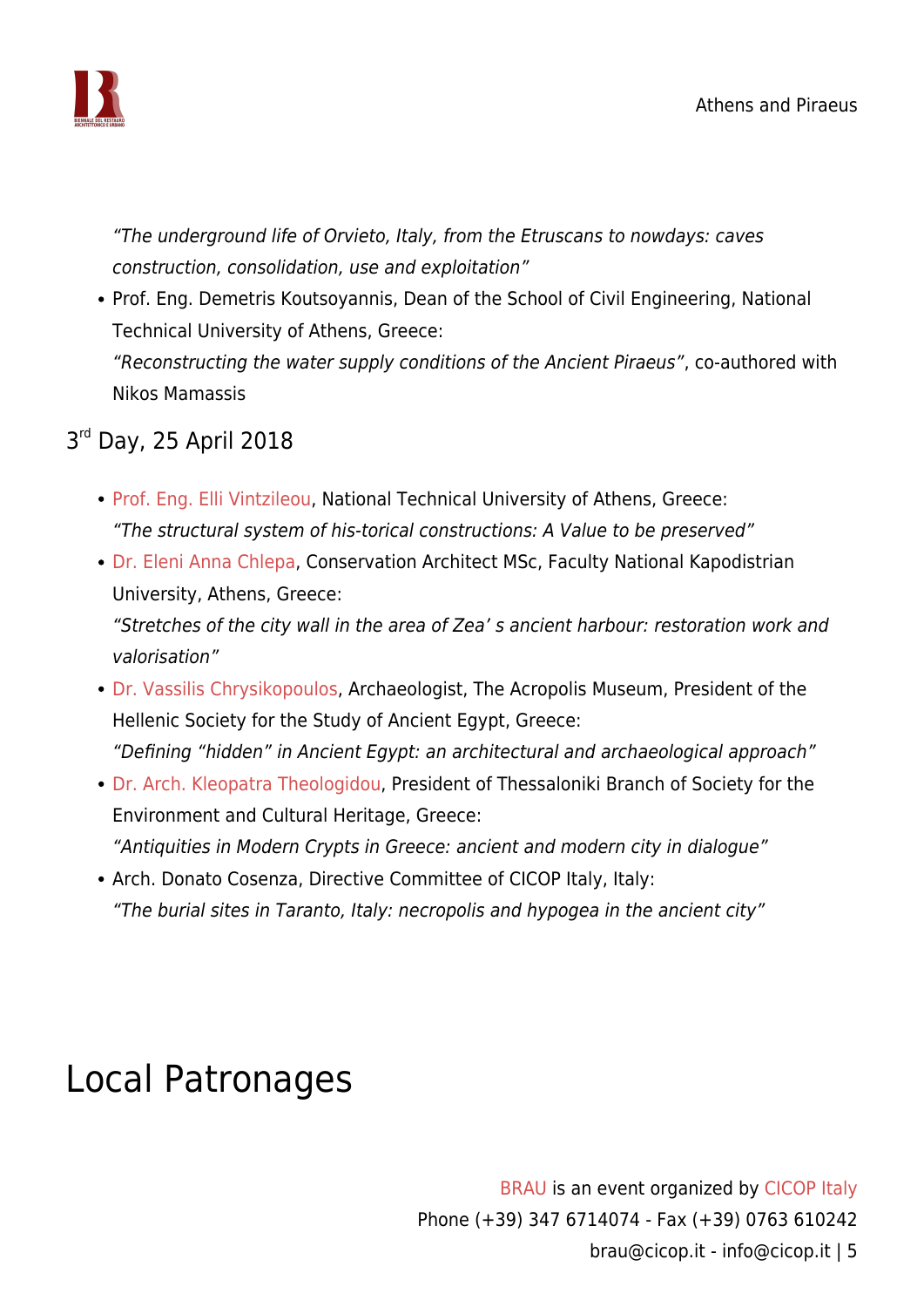Athens and Piraeus





Hellenic Ministry of Culture.



Logo School of Civil Engineering, National Technical University of Athens.



ΔΗΜΟΚΡΙΤΕΙΟ RITUS ΠΑΝΕΠΙΣΤΗΜΙΟ **UNIVERSITY ΘΡΑΚΗΣ OF THRACE**